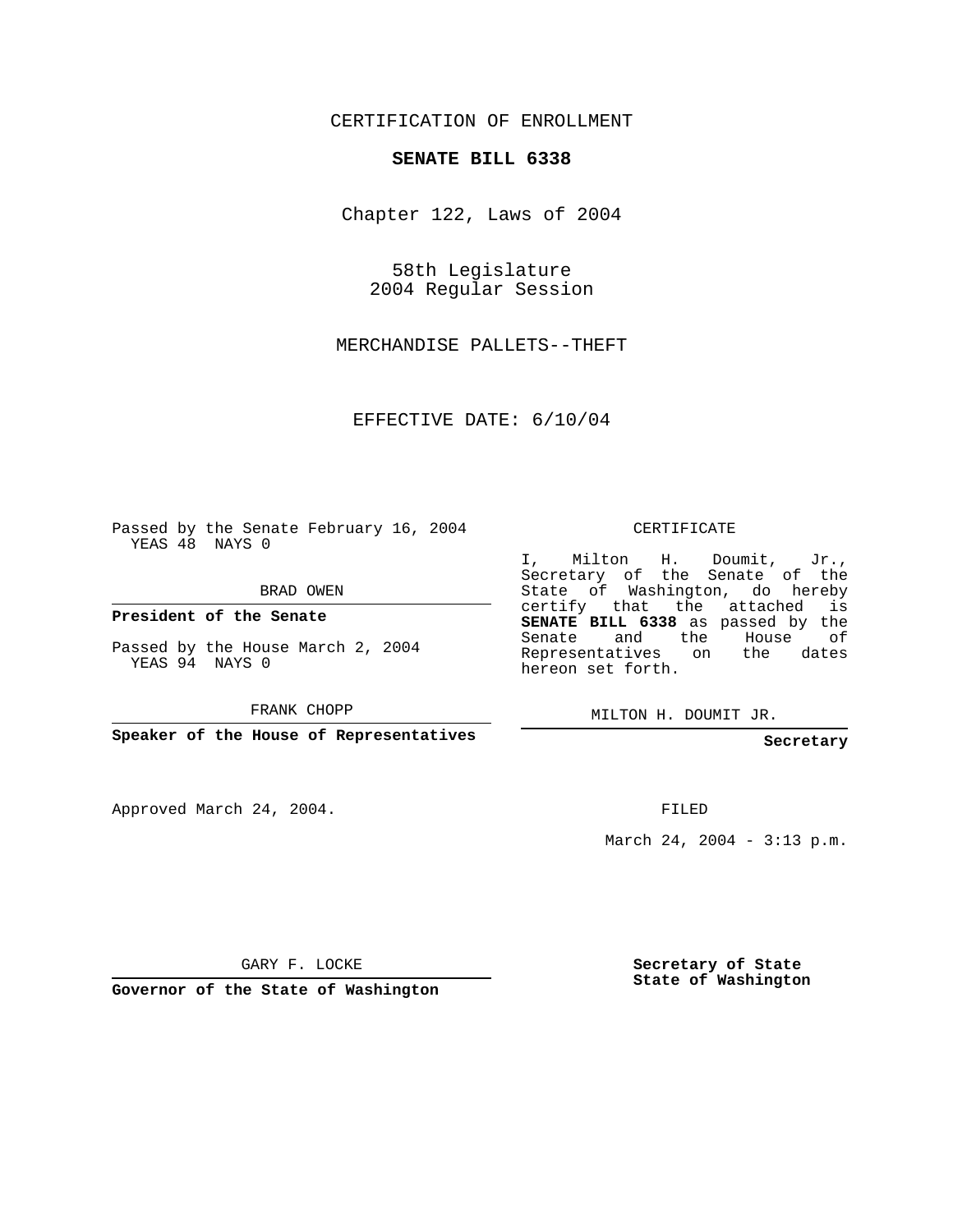## **SENATE BILL 6338** \_\_\_\_\_\_\_\_\_\_\_\_\_\_\_\_\_\_\_\_\_\_\_\_\_\_\_\_\_\_\_\_\_\_\_\_\_\_\_\_\_\_\_\_\_

\_\_\_\_\_\_\_\_\_\_\_\_\_\_\_\_\_\_\_\_\_\_\_\_\_\_\_\_\_\_\_\_\_\_\_\_\_\_\_\_\_\_\_\_\_

Passed Legislature - 2004 Regular Session

**State of Washington 58th Legislature 2004 Regular Session By** Senators Johnson and Kline

Read first time 01/19/2004. Referred to Committee on Judiciary.

 1 AN ACT Relating to stolen merchandise pallets; and amending RCW 2 9A.56.020 and 9A.56.140.

3 BE IT ENACTED BY THE LEGISLATURE OF THE STATE OF WASHINGTON:

 4 **Sec. 1.** RCW 9A.56.020 and 1975-'76 2nd ex.s. c 38 s 9 are each 5 amended to read as follows:

6 (1) "Theft" means:

 7 (a) To wrongfully obtain or exert unauthorized control over the 8 property or services of another or the value thereof, with intent to 9 deprive him or her of such property or services; or

10 (b) By color or aid of deception to obtain control over the 11 property or services of another or the value thereof, with intent to 12 deprive him or her of such property or services; or

13 (c) To appropriate lost or misdelivered property or services of 14 another, or the value thereof, with intent to deprive him or her of 15 such property or services.

16 (2) In any prosecution for theft, it shall be a sufficient defense 17 that:

18 (a) The property or service was appropriated openly and avowedly